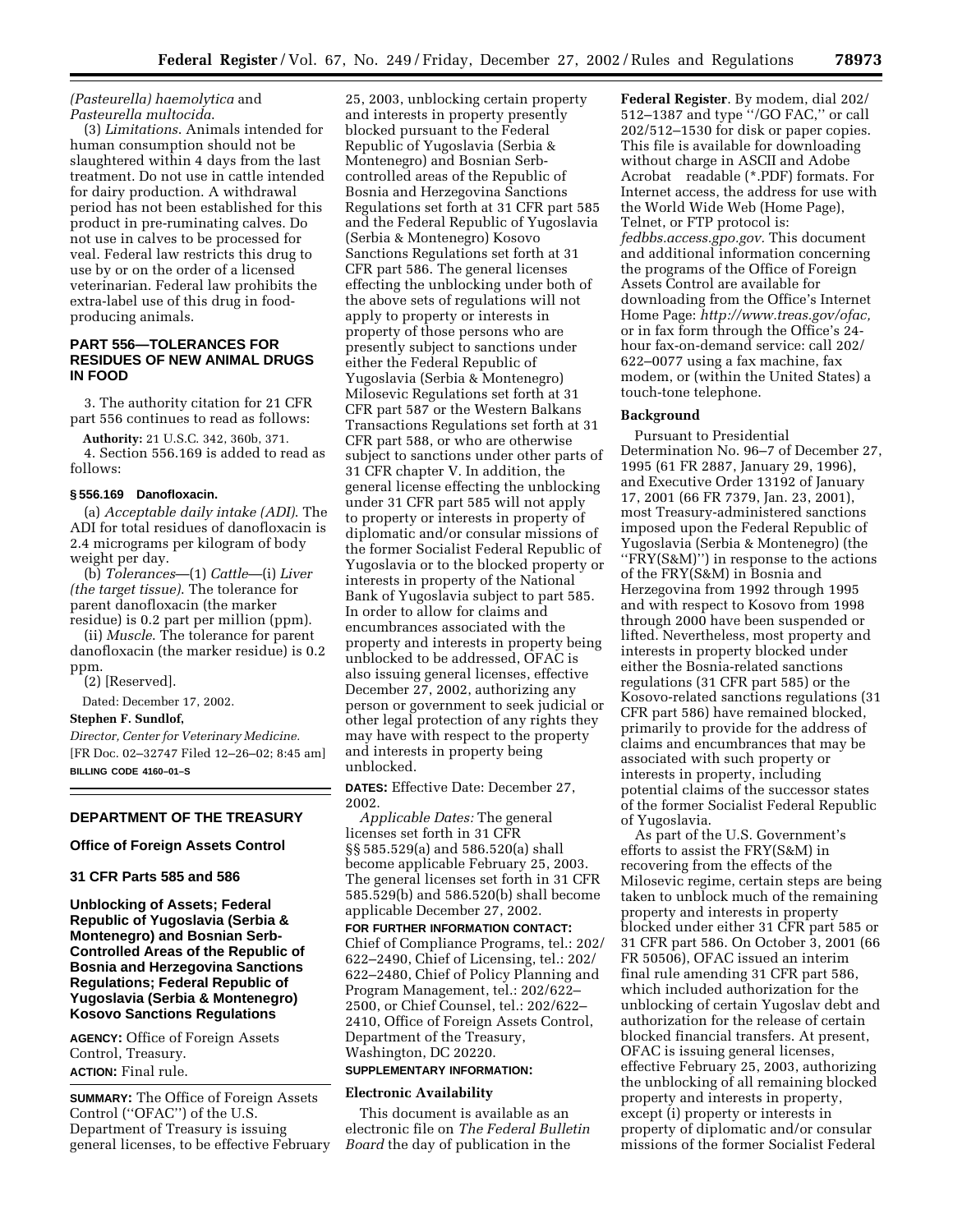Republic of Yugoslavia, (ii) property or interests in property of those persons who are presently subject to sanctions under either the Federal Republic of Yugoslavia (Serbia & Montenegro) Milosevic Regulations set forth at 31 CFR part 587 or the Western Balkans Transactions Regulations set forth at 31 CFR part 588, or who are otherwise subject to sanctions under other parts of 31 CFR chapter V, and (iii) the property or interests in property of the central bank of the former Socialist Federal Republic of Yugoslavia, *i.e.*, the National Bank of Yugoslavia, that have been blocked pursuant to 31 CFR part 585. (Property and interests in property of the National Bank of Yugoslavia blocked pursuant to 31 CFR part 586 will be unblocked pursuant to the general license being issued at § 586.520.)

In order to allow for claims and encumbrances associated with the property and interests in property being unblocked to be addressed in a manner consistent with Presidential Determination No. 96–7 and Executive Order 13192, OFAC is also issuing general licenses, effective December 27, 2002, authorizing any person or government to seek judicial or other legal process with respect to property or interests in property being unblocked. These general licenses are intended to help persons and governments, including the successor states to the former Socialist Federal Republic of Yugoslavia, to protect any rights they may have with respect to such property or interests in property. These general licenses do not constitute a determination that any particular property or interest in property subject to the unblocking authorization would not be subject to defenses against any judicial or legal process, including claims of immunity.

Because the amendment of 31 CFR parts 585 and 586 involves a foreign affairs function, the provisions of Executive Order 12866 and the Administrative Procedure Act (5 U.S.C. 553) (the ''APA'') requiring notice of proposed rulemaking, opportunity for public participation, and delay in effective date, are inapplicable. Because no notice of proposed rulemaking is required for this rule, the Regulatory Flexibility Act (5 U.S.C. 601–612) does not apply.

### **Paperwork Reduction Act**

The collections of information related to 31 CFR parts 585 and 586 are contained in 31 CFR part 501 (the ''Reporting and Procedures Regulations''). Pursuant to the Paperwork Reduction Act of 1995 (44

U.S.C. 3507), those collections of information have been approved by the Office of Management and Budget under control number 1505–0164. An agency may not conduct or sponsor, and a person is not required to respond to, a collection of information unless the collection of information displays a valid control number.

## **List of Subjects**

#### *31 CFR Part 585*

Administrative practice and procedure, Banks and banking, Blocking of assets, Bosnia and Herzegovina, Federal Republic of Yugoslavia (Serbia & Montenegro), Montenegro, Reporting and recordkeeping requirements, Serbia.

#### *31 CFR Part 586*

Administrative practice and procedure, Banks, Banking, Blocking of assets, Federal Republic of Yugoslavia (Serbia & Montenegro), Kosovo, Montenegro, Reporting and recordkeeping requirements, Serbia.

For the reasons set forth in the preamble, 31 CFR parts 585 and 586 are amended as follows:

### **PART 585—FEDERAL REPUBLIC OF YUGOSLAVIA (SERBIA & MONTENEGRO) AND BOSNIAN SERB– CONTROLLED AREAS OF THE REPUBLIC OF BOSNIA AND HERZEGOVINA SANCTIONS REGULATIONS**

1. The authority citation for part 585 continues to read as follows:

**Authority:** 3 U.S.C. 301; 22 U.S.C. 287(c); 31 U.S.C. 321(b); 49 U.S.C. 40106; 50 U.S.C. 1601–1651, 1701–1706; Pub. L. 101–410, 104 Stat. 890 (28 U.S.C. 2461 note); E.O. 12808, 57 FR 23299, 3 CFR, 1992 Comp., p. 305; E.O. 12810, 57 FR 23299, 3 CFR, 1992 Comp., p. 307; E.O. 12831, 58 FR 5253, 3 CFR, 1993 Comp., p. 576; E.O. 12846, 58 FR 25771, 3 CFR, 1993 Comp., p. 599; E.O. 12934, 59 FR 54117, 3 CFR, 1994 Comp., p. 930.

#### **Subpart E—Licenses, Authorizations, and Statements of Licensing Policy**

2. Section 585.529 is added to subpart E to read as follows:

### **§ 585.529 Unblocking of previously blocked property.**

(a)(1) Except for such property and interests in property described in paragraph (a)(2) of this section, as of February 25, 2003, all transactions that otherwise would be prohibited by this part involving property or interests in property blocked pursuant to Executive Order 12808 of May 30, 1992, Executive Order 12810 of June 5, 1992, Executive Order 12846 of April 25, 1993, or Executive Order 12934 of October 25,

1994, that has remained blocked pursuant to Presidential Determination No. 96–7 of December 27, 1995, are authorized.

(2) The authorization in paragraph (a)(1) does not apply to:

(i) Property or interests in property of diplomatic and/or consular missions of the former Socialist Federal Republic of Yugoslavia,

(ii) Property or interests in property blocked pursuant to this part of those persons presently subject to sanctions under either the Federal Republic of Yugoslavia (Serbia & Montenegro) Milosevic Regulations set forth at 31 CFR part 587 or the Western Balkans Transactions Regulations set forth at 31 CFR part 588, or who are otherwise subject to sanctions under this chapter, or

(iii) Property or interests in property of the National Bank of Yugoslavia blocked pursuant to this part.

(b) As of December 27, 2002, any person or government is authorized to seek an attachment, judgment, decree, lien, or other judicial or legal process against or with respect to any property or interests in property subject to the unblocking authorization set forth in paragraph (a) of this section. This section does not authorize any execution against, final settlement with respect to, garnishment of, or other action effecting the transfer of any property or interests in property subject to the unblocking authorization set forth in paragraph (a) of this section prior to February 25, 2003.

**Note to paragraph (b) of § 585.529:** Any person or government seeking judicial or other legal process under the authority of this paragraph must comply with the reporting requirements set forth under 31 CFR 501.605 pertaining to litigation, arbitration and dispute resolution proceedings.

## **PART 586—FEDERAL REPUBLIC OF YUGOSLAVIA (SERBIA & MONTENEGRO) KOSOVO SANCTIONS REGULATIONS**

3. The authority citation for part 586 continues to read as follows:

**Authority:** 3 U.S.C. 301; 31 U.S.C. 321(b); 50 U.S.C. 1601–1651, 1701–1706; E.O. 13088, 63 FR 32109, 3 CFR, 98 Comp., p. 191; E.O. 13121, 64 FR 24021, 3 CFR, 99 Comp., p. 176; E.O. 13192, 66 FR 7379, January 23, 2001.

### **Subpart E—Licenses, Authorizations, and Statements of Licensing Policy**

4. Section 586.520 is added to subpart E to read as follows: